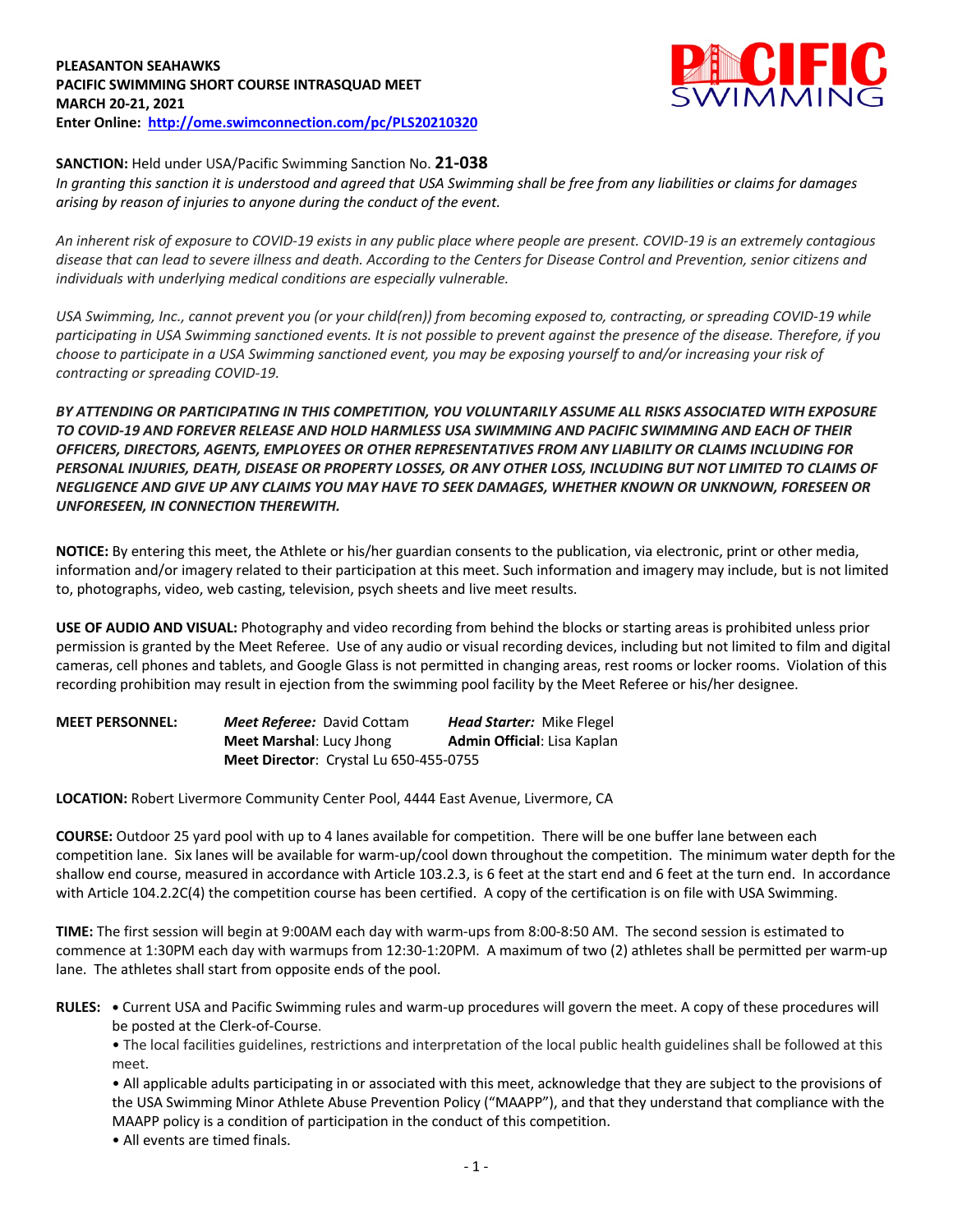- All events will swim fast to slow.
- Athletes may compete in a maximum of 4 events per day.
- All Athletes ages 12 and under should complete competition within four (4) hours.

• Entries will be accepted until the number of splashes exceeds the estimated timeline, per the "Four-Hour Rule," based on the Athletes age and gender, or when the number of entered athletes meets maximum facility capacity as determined by facility/local health restrictions.

**•** If local conditions warrant it the Meet Referee, with the concurrence of the Meet Director, may require a mandatory scratch down. Immediate cash refunds will be made for any mandatory scratches.

- **All Coaches and Officials must wear their USA Swimming membership cards in a visible manner.**
- **• ADDITIONAL COVID-19 REQUIREMENTS ATTACHED IN A SEPARATE DOCUMENT.**
- Boys and Girls events may be combined by the Meet Referee with the concurrence of the PLS Coaching staff.

**ATTENTION HIGH SCHOOL ATHLETES:** If you are a high school athlete in season, you need to be Unattached from this meet. It is the athlete's responsibility to be Unattached from this meet. You can un-attach at the meet if necessary. This does not apply to athletes swimming under the rules of the Nevada Interscholastic Activities Association (NIAA).

**UNACCOMPANIED ATHLETES:** Any USA Swimming Athlete-Member competing at the meet must be accompanied by a USA Swimming Member-Coach for the purposes of Athlete supervision during warm-up, competition and warm-down. If a Coach-Member of the Athlete's USA Swimming Club does not attend the meet to serve in said supervisory capacity, it is the responsibility of the Athlete or the Athlete's legal guardian to arrange for supervision by a USA Swimming Member-Coach. The Meet Director or Meet Referee may assist the Athlete in making arrangements for such supervision; however, it is recommended that such arrangements be made in advance of the meet by the Athlete's USA Swimming Club Member-Coach.

**RACING STARTS:** Athletes must be certified by a USA Swimming member-coach as being proficient in performing a racing start or must start the race in the water. It is the responsibility of the Athlete or the Athlete's legal guardian to ensure compliance with this requirement.

**RESTRICTIONS:** • Smoking and the use of other tobacco products is prohibited on the pool deck, in the locker rooms, in spectator

- seating, on standing areas and in all areas used by Athletes, during the meet and during warm-up periods.
- Sale and use of alcoholic beverages is prohibited in all areas of the meet venue.
- No glass containers are allowed in the meet venue.
- No propane heater is permitted except for snack bar/meet operations.
- All shelters must be properly secured.
- Deck Changes are prohibited.

• Destructive devices, to include but not limited to, explosive devices and equipment, firearms (open or concealed), blades, knives, mace, stun guns and blunt objects are strictly prohibited in the swimming facility and its surrounding areas. If observed, the Meet Referee or his/her designee may ask that these devices be stored safely away from the public or removed from the facility. Noncompliance may result in the reporting to law enforcement authorities and ejection from the facility. Law enforcement officers (LEO) are exempt per applicable laws.

• Operation of a drone, or any other flying apparatus, is prohibited over the venue (pools, Athlete/Coach areas, Spectator areas and open ceiling locker rooms) any time Athletes, Coaches, Officials and/or Spectators are present.

**ELIGIBILITY:** • Athletes must be current members of USA Swimming and PLS members and enter their name and registration number on the meet entry card as they are shown on their Registration Card. If this is not done, it may be difficult to match the Athlete with the registration and times database. The meet host will check all Athlete registrations against the SWIMS database and if not found to be registered, the Meet Director shall accept the registration at the meet (a \$10 surcharge will be added to the regular registration fee). Duplicate registrations will be refunded by mail.

• Meet is open only to qualified athletes registered with Pleasanton Seahawks. Athletes who are unattached but participating with Pleasanton Seahawks are eligible to compete.

• Entries with **"NO TIME" will be accepted.**

• Disabled Athletes are welcome to attend this meet and should contact the Meet Director or Meet Referee regarding any special accommodations on entry times and seeding per Pacific Swimming policy.

• Athletes 19 years of age and over may compete in the meet for time only, no awards. Such Athletes must have met standards for the 17-18 age group.

• The Athlete's age will be the age of the Athlete on the first day of the meet.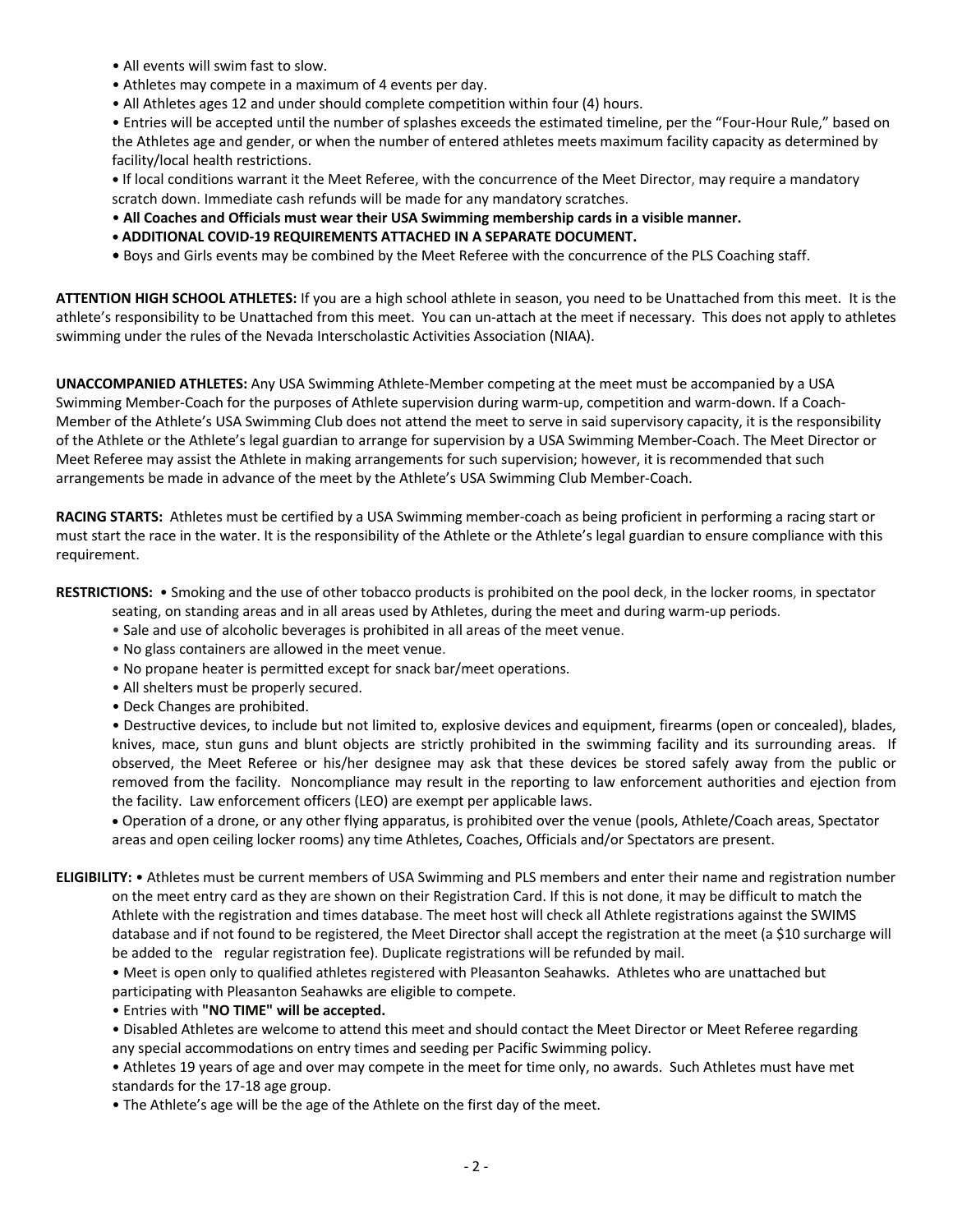**ENTRY FEES:** \$50.00 flat fee per athlete. Entries will be rejected if payment is not sent at time of request. No refunds will be made, except mandatory scratch downs.

**ONLINE ENTRIES:** To enter online go to **http://ome.swimconnection.com/pc/PLS20210320** to receive an immediate entry confirmation. This method requires payment by credit card. Swim Connection, LLC charges a processing fee for this service, equal to \$1 per Athlete plus 5% of the total Entry Fees. Please note that the processing fee is a separate fee from the Entry Fees. Online entries will be accepted through March 14, 2021.

**MAILED OR HAND DELIVERED ENTRIES**: All entries will be done through SwimConnection. No mailed or hand delivered entries allowed.

**CHECK-IN:** The meet will be pre-seeded. Athletes shall report to the bull-pen area at their scheduled time for each event.

**SCRATCHES:** Any Athletes not reporting for or competing in an individual timed final event that they have entered shall not be penalized.

**AWARDS:** None.

## **HOSPITALITY: None**

**ADMISSION:** Free. Admission is limited to listed participants and as listed on the COVID-19 Meet Safety Plan for this meet.

**MISCELLANEOUS:** No overnight parking is allowed. Facilities will not be provided after meet hours.